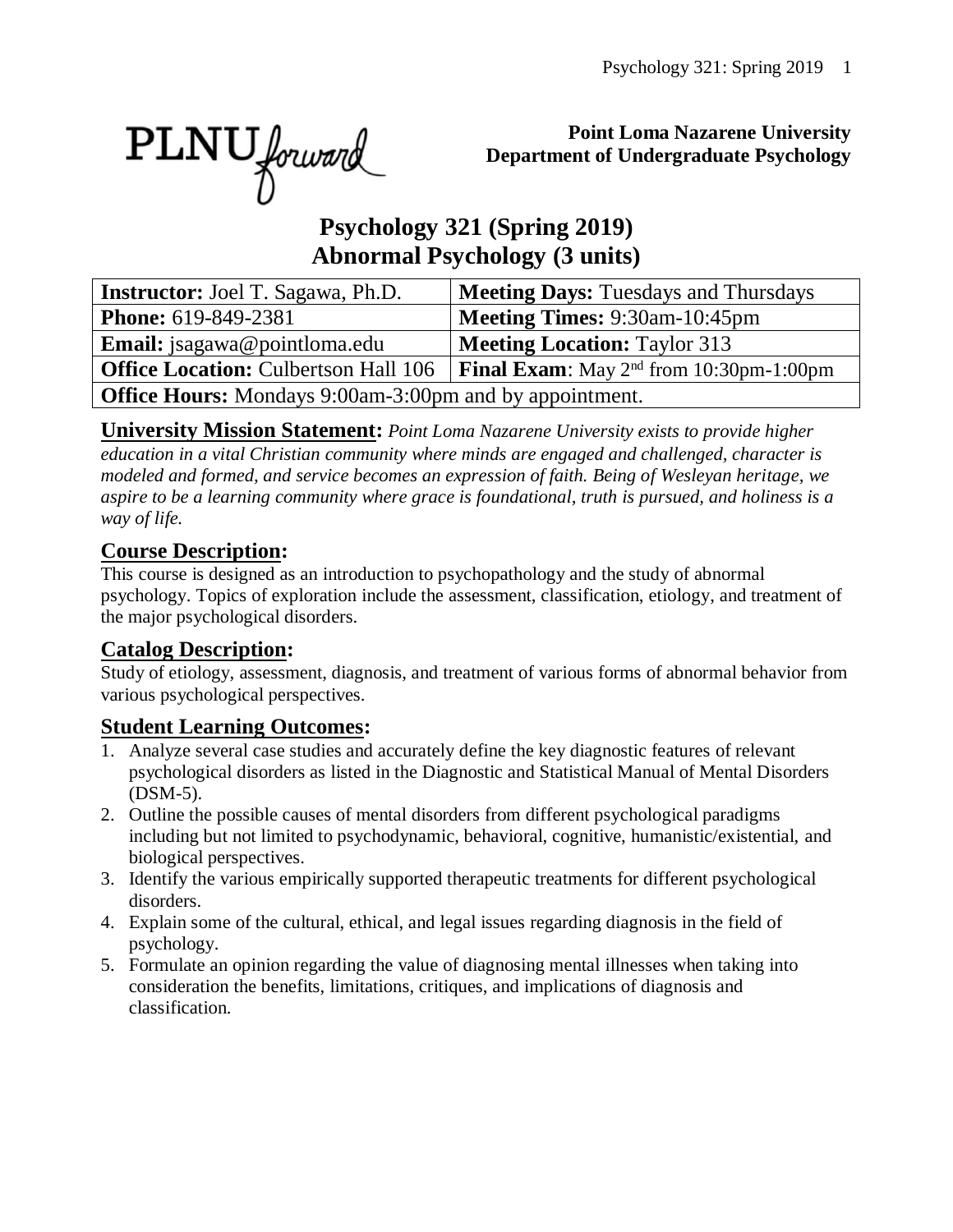# **Course Texts (Required):**

Comer, R.J. (2016). *Fundamentals of Abnormal Psychology – 8 th edition*. New York: Worth Publishers.

American Psychiatric Association. (2013). *Desk Reference to the Diagnostic and Statistical Manual of Mental Disorders - 5<sup>th</sup> edition.* Arlington, VA: American Psychiatric Publishing.

# **Course Texts (Recommended):**

American Psychiatric Association (2014). *DSM-5 Clinical Cases.* Arlington, VA: American Psychiatric Publishing.

## **Course Requirements:**

- 1. Participation: In-class participation is required and is figured into your final grade.
- 2. Reading Quizzes: Students are expected to read the assigned texts before class. There will be a total of 11 multiple-choice quizzes throughout the semester. Each quiz will consist of 10 multiple-choice questions. Students are allowed to drop 1 quiz score.
- 3. Case Studies: There will be a total of 7 case studies due throughout the semester. Descriptions of all case studies and grading rubrics are listed online.
- 4. Response Papers: There will be a total of 3 one-page response papers due throughout the semester. Descriptions of all response papers and grading rubrics are listed online.
- 5. Exams: There are a total of three exams throughout the semester. Exam 1 and Exam 2 will each consist of 50 questions. The final exam will be cumulative and will consist of 90 multiple choice questions as well as a final case study.

# **Grading:**

| Participation: (100 pts) 20%<br>Quizzes: $(100 \text{ pts}) 20\%$ |           |                  |      |     |                |               |  | Exams $1 \& 2$ : (100 pts) 20%<br>Final Exam: $(100 \text{ pts}) 20\%$ |       |     |                 |  |
|-------------------------------------------------------------------|-----------|------------------|------|-----|----------------|---------------|--|------------------------------------------------------------------------|-------|-----|-----------------|--|
| Response Papers & Case Studies: (100 pts) 20%                     |           |                  |      |     |                |               |  | Total: (500 pts) 100%                                                  |       |     |                 |  |
|                                                                   |           | Percentage Score |      |     |                |               |  |                                                                        |       |     |                 |  |
| $\mathbf{A}$                                                      |           | $= 93 - 100\%$   | $B+$ | $=$ | 88-89%         | $C_{\pm}$     |  | $= 77 - 79\%$                                                          | $D+$  |     | $= 62 - 64\%$   |  |
|                                                                   |           | $A = 90-92\%$    | B    | $=$ | 84-87%         | $\mathbf C$   |  | $= 70 - 76\%$                                                          | D     |     | $= 55-61\%$     |  |
|                                                                   |           |                  | $B-$ | $=$ | 80-83%         | $C$ -         |  | $= 65-69\%$                                                            | $D-$  |     | $= 50-54\%$     |  |
|                                                                   |           |                  |      |     |                |               |  |                                                                        | F     |     | $=$ Below 50%   |  |
| Z Score                                                           |           |                  |      |     |                |               |  |                                                                        |       |     |                 |  |
|                                                                   |           | $A = 1.33$       | $B+$ | $=$ | 0.67           | $C_{\pm}$     |  | $= -0.33$                                                              | $D+$  |     | $=$ -1.67       |  |
|                                                                   | $A - = 1$ |                  | B.   |     | $= 0.33$       | $\mathcal{C}$ |  | $= -1$                                                                 | D     | $=$ | $-2$            |  |
|                                                                   |           |                  | $B-$ | $=$ | $\overline{0}$ | $C$ -         |  | $= -1.33$                                                              | $D$ - |     | $= -2.33$       |  |
|                                                                   |           |                  |      |     |                |               |  |                                                                        | F     |     | $=$ Below -2.33 |  |

# **Course Policies:**

- 1. Attendance: Students may choose to miss a total of 3 classes for any reason throughout the semester. However, students risk being de-enrolled in the event that they miss 4 classes or more (i.e., if absences exceed 20 percent of class meetings).
- 2. Exams and Quizzes: There will be no make-ups for any exam or quiz without prior permission from the instructor.
- 3. Papers: All papers are to be computer generated, 10-12 font, double or single spaced, referenced using APA style.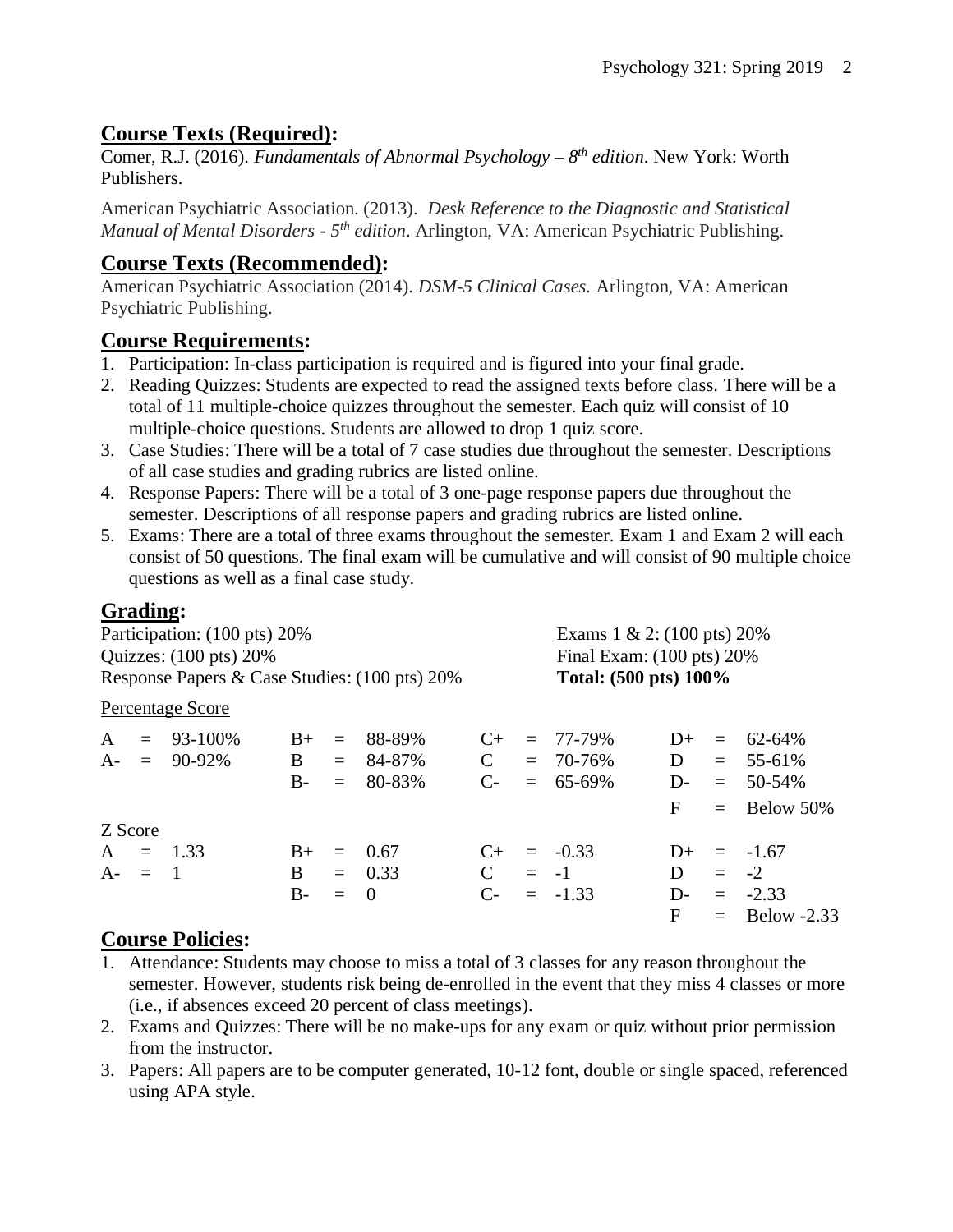#### **Final Examination Policy:**

Successful completion of this class requires taking the final examination on its scheduled day. The [Final Exam Schedule](http://www.pointloma.edu/experience/academics/class-schedules) is available online.

## **Attendance and Participation Policy:**

Regular and punctual attendance at all classes is considered essential to optimum academic achievement. If the student is absent for more than 10 percent of class meetings, the faculty member can file a written report which may result in de-enrollment. If the absences exceed 20 percent, the student may be de-enrolled without notice until the university drop date or, after that date, receive the appropriate grade for their work and participation. A complete description of the [Academic](https://catalog.pointloma.edu/content.php?catoid=18&navoid=1278#Class_Attendance)  [Policies](https://catalog.pointloma.edu/content.php?catoid=18&navoid=1278#Class_Attendance) can be found in the Undergraduate Academic Catalog.

## **Course Credit Hour Information:**

Following the [PLNU Credit Hour Policy,](http://catalog.pointloma.edu/content.php?catoid=18&navoid=1278#Credit_Hour_Definition) to meet the identified student learning outcomes of this course, the expectations are that this 3 unit course, delivered over a 15 week semester will approximate 3 hours/week classroom or direct faculty instruction. In addition, out of class student work will approximate a minimum of 6 hours each week. Specific details about how the class meets the credit hour requirement can be provided upon request.

## **FERPA Policy:**

In compliance with federal law, neither your PLNU student ID nor your social security number will be used in publicly posted grades or returned sets of assignments without your written permission. In addition, in compliance with [FERPA policy,](http://catalog.pointloma.edu/content.php?catoid=18&navoid=1278#Education_Records__FERPA__and_Directory_Information) you will be the only person given information about your progress in this class unless you have designated others to receive it in the "Information Release" section of the student portal.

## **Academic Honesty Policy:**

Students should demonstrate academic honesty by doing original work and by giving appropriate credit to the ideas of others. Academic dishonesty is the act of presenting information, ideas, and/or concepts as one's own when in reality they are the results of another person's creativity and effort. A faculty member who believes a situation involving academic dishonesty has been detected may assign a failing grade for that assignment or examination, or, depending on the seriousness of the offense, for the course. Faculty will follow and students may appeal using the procedures in the University Catalog. See the **Academic Policies** for definitions of kinds of academic dishonesty and for further policy information.

## **Copyright Policy:**

Point Loma Nazarene University, as a non-profit educational institution, is entitled by law to use materials protected by US Copyright Act for classroom education. Any use of those materials outside of the class may violate the law. More information on the [PLNU Copyright Policy](http://libguides.pointloma.edu/content.php?pid=203591&sid=1700398) can be found online.

#### **Use of Library:**

This course may require students to complete course assignments using resources available from the University Libraries. [Research Guides](http://libguides.pointloma.edu/ResearchGuides) and assistance for this course are available online.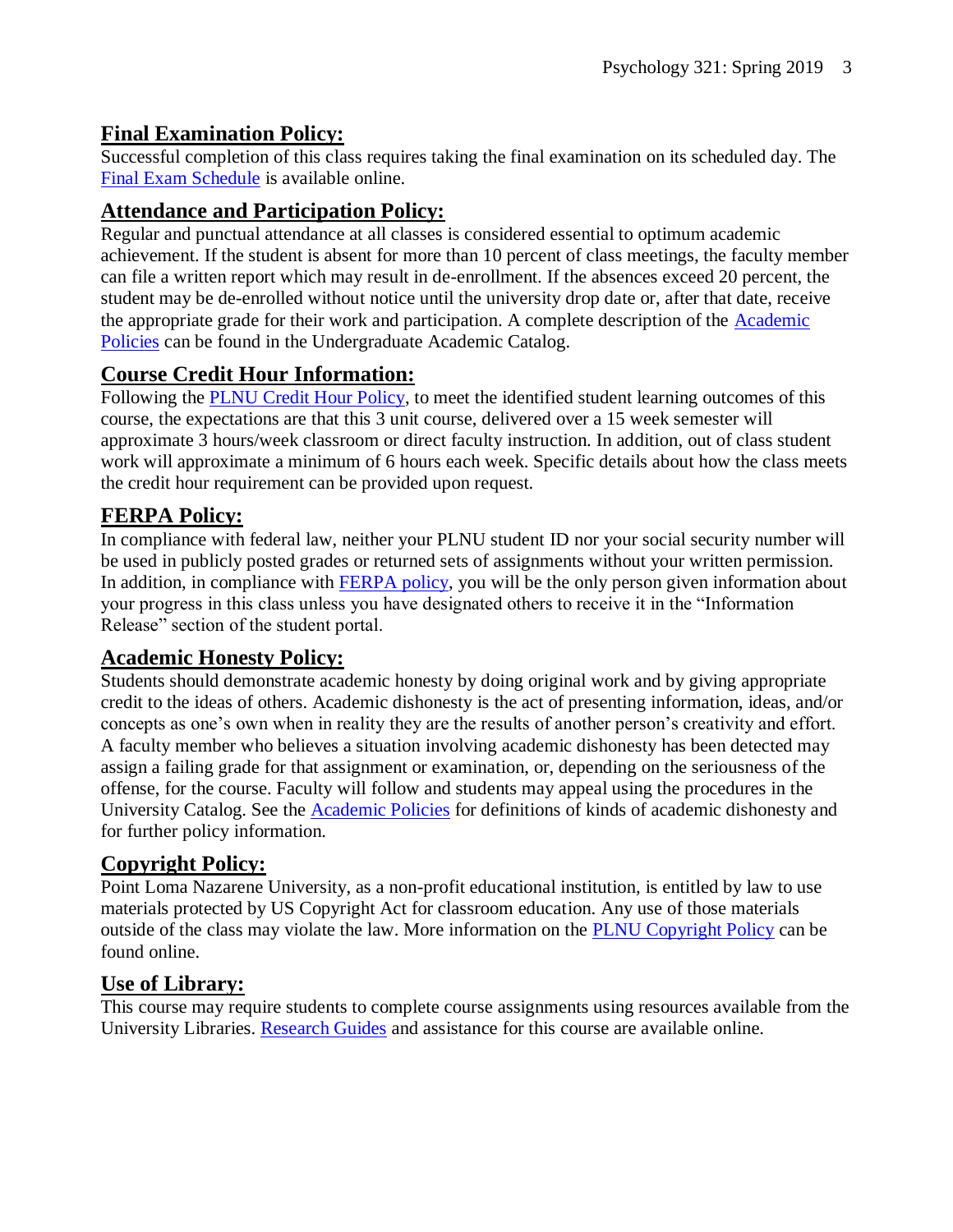#### **Academic Accommodations:**

While all students are expected to meet the minimum standards for completion of this course as established by the instructor, students with disabilities may require academic adjustments, modifications, or auxiliary aids/services. At Point Loma Nazarene University (PLNU), these students are requested to register with the [Disability Resource Center](http://www.pointloma.edu/experience/offices/administrative-offices/academic-advising-office/disability-resource-center) (DRC), located in the Bond Academic Center [\(DRC@pointloma.edu](mailto:DRC@pointloma.edu) or 619-849-2381). The DRC's policies and procedures for assisting such students in the development of an appropriate academic adjustment plan (AP) allows PLNU to comply with Section 504 of the Rehabilitation Act and the Americans with Disabilities Act. Section 504(a) prohibits discrimination against students with special needs and guarantees all qualified students equal access to and benefits of PLNU programs and activities. After the student files the required documentation, the DRC, in conjunction with the student, will develop an AP to meet that student's specific learning needs. The DRC will thereafter email the student's AP to all faculty who teach course in which the student is enrolled each semester. The AP must be implemented in all such courses. If students do not wish to avail themselves of some or all of the elements of their AP in a particular course, it is the responsibility of those students to notify their professor in that course. PLNU highly recommends that DRC students speak with their professors during the first two weeks of each semester about the applicability of their AP in that particular course and/or if they do not desire to take advantage of some or all of the elements of their AP in that course. Students may find additional support through other campus offices as well including the [Office of Spiritual Development,](https://www.pointloma.edu/offices/spiritual-development) the [Tutorial Center,](https://www.pointloma.edu/offices/tutorial-services) and/or the [Wellness Center.](https://www.pointloma.edu/offices/wellness-center)

#### **Expectations for Psychology 321 regarding academic integrity in this class:**

- Expectations are consistent with those outlined in the academic policy.
- Collaboration is permitted in preparing for examinations.
- Any material (including but not restricted to textbook, other texts, journals, magazines, websites) incorporated into writing assignments (reaction papers, term paper, other nonexamination writing assignments) must be properly cited. Plagiarism will not be tolerated.

#### **Consequences for violations of academic integrity in this class:**

- Consequences are consistent with those outlined in the academic integrity policy.
- Any type of plagiarism will result in an "F" for the particular assignment in question.
- Cheating during an examination will result in an "F" grade for the particular examination in question.
- The instructor reserves the right to issue a grade of "F" in the class for violations of the Academic Integrity Policy. This includes, but is not limited to: repeated violations of the Academic Integrity Policy, cheating of any sort during examinations and quizzes, turning in assignments not written by the student, among other violations.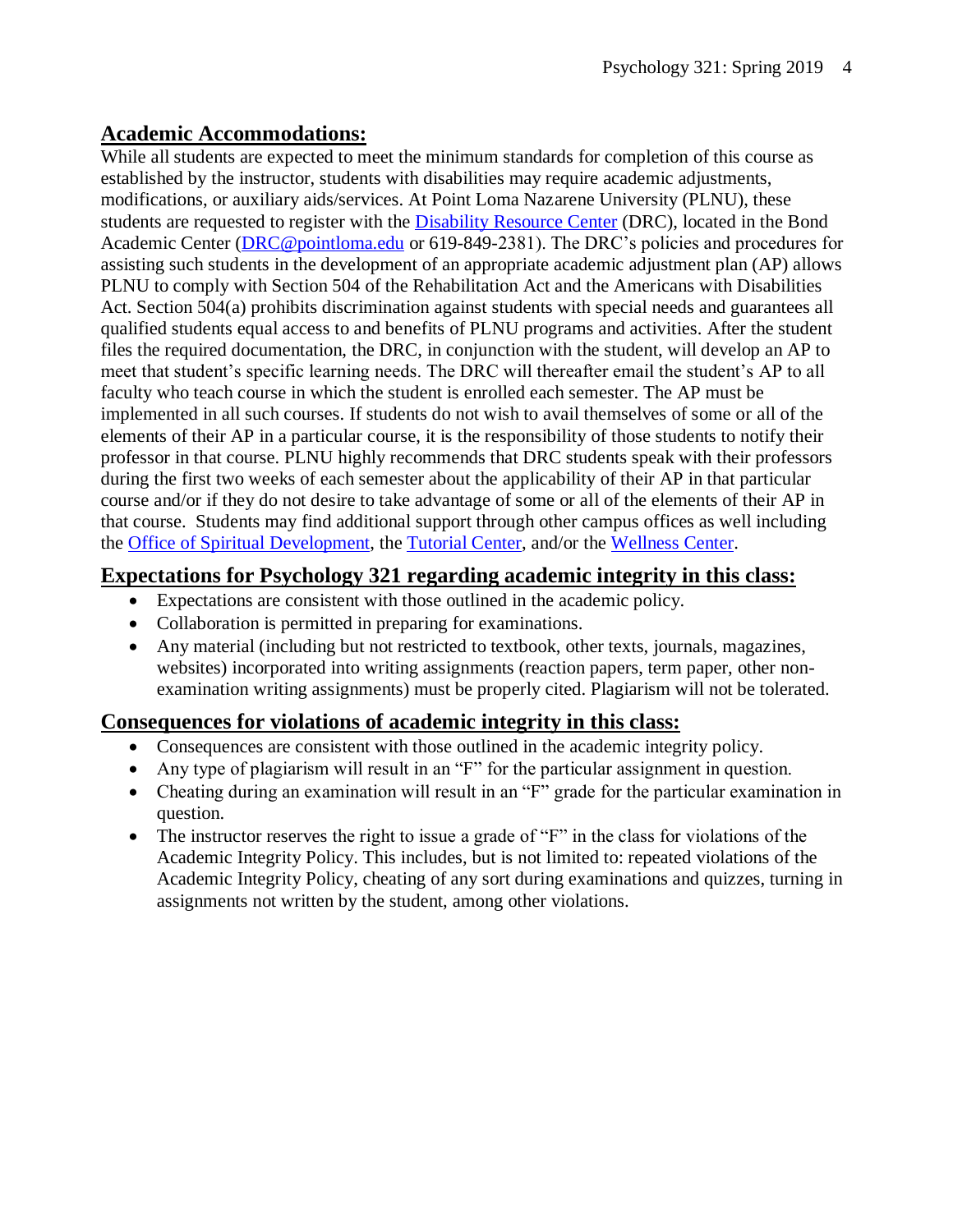# **Psychology 321 Tentative Schedule**

## *Introduction to Psychopathology*

Jan 10 – Introduction

Jan 15 – Views of Psychopathology *Reading Quiz 1 – Ch. 2 Models of Abnormality*

Jan 17 – Views of Psychopathology *Critical Response Paper 1 – Evaluating the Practice of Diagnosing Psychopathology*

*Unit 1 – Disorders Related to Stress and Trauma*

Jan 22 – Stress and Trauma *Reading Quiz 2 – Ch. 5 Disorders of Trauma and Stress*

Jan 24 – Stress and Trauma *Critical Response Paper 2 – Personal Reflection on Mental Illness*

Jan 29 – Somatic Symptoms and Related Disorders *Reading Quiz 3 – Ch. 8 Disorders Featuring Somatic Symptoms*

Jan 31 – Personality Disorders *Case Study 1 – The Case of Karen*

Feb 5 – Personality Disorders *Reading Quiz 4 – Ch. 13 Personality Disorders*

Feb 7 – Personality Disorders *Case Study 2 – The Case of Paulina*

Feb 12 – Exam 1 Review Session

Feb 14 – Exam 1

## *Unit 2 – Disorders Related to Cognition and Mood*

Feb 19 – Anxiety, Obsessive-Compulsive, and Related Disorders *Reading Quiz 5 – Ch. 4 Anxiety, Obsessive-Compulsive, and Related Disorders*

Feb 21 – Anxiety, Obsessive-Compulsive, and Related Disorders *Case Study 3 – The Case of Ike*

Feb 26 – Mood Disorders *Reading Quiz 6 – Ch. 6 Depressive and Bipolar Disorders*

Feb 28 – Mood Disorders *Case Study 4 – The Case of Maria* 

Mar 5 – Spring Break (No Class)